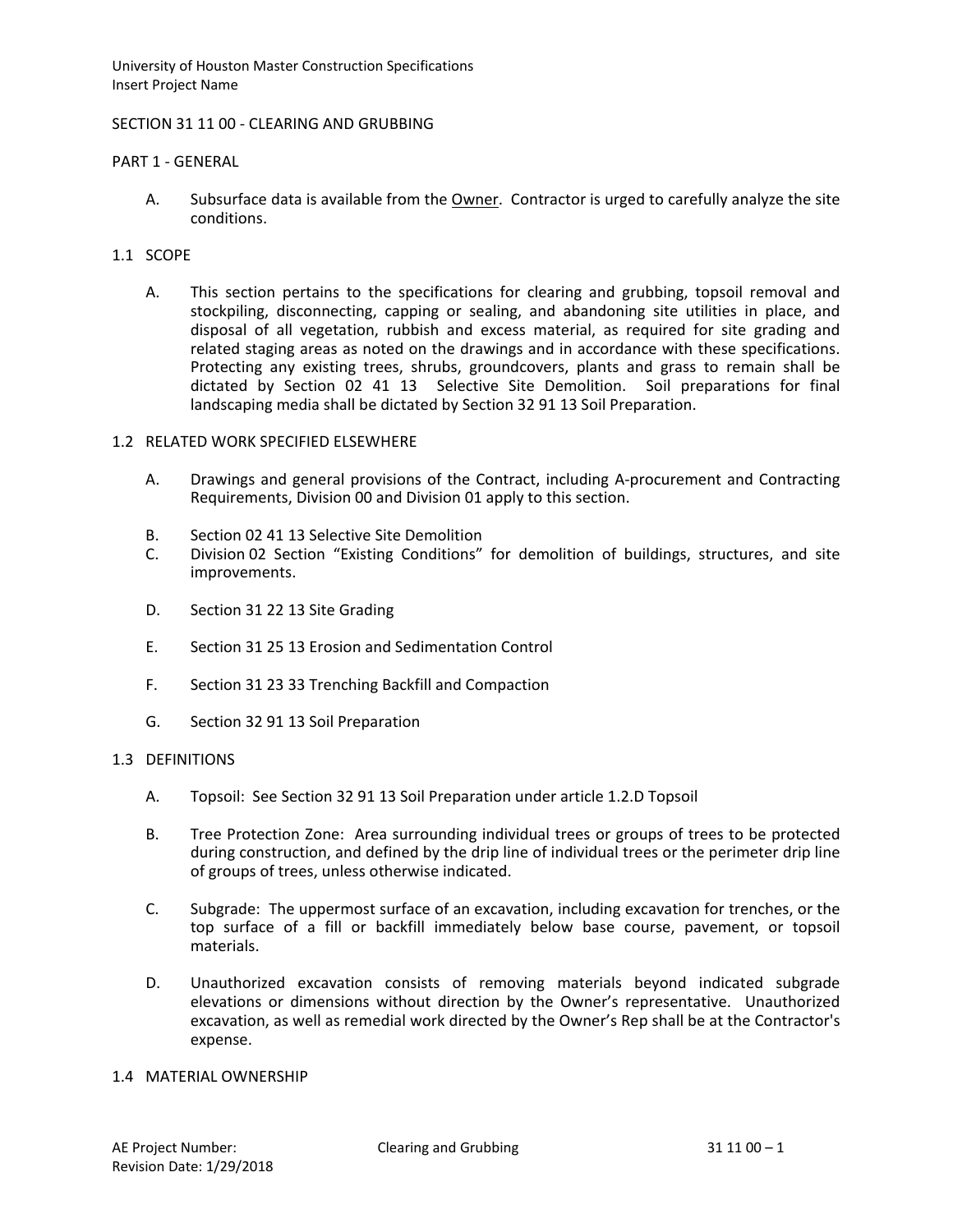A. Except for stripped topsoil or other materials indicated to remain Owner's property, cleared materials shall become Contractor's property and shall be removed from Project site.

## 1.5 SUBMITTALS

A. Photographic and/or digitally recorded documentation, sufficiently detailed, of existing conditions of trees and plantings, adjoining construction, and site improvements must be prepared. Unless otherwise documented, any damage discovered to trees, plantings, and site features denoted to remain, will be considered the responsibility of the contractor to correct. The owner may at his/her discretion request such photographs and/or video tapes be submitted at any time.

B. Record drawings, according to Division 01, identifying and accurately locating capped utilities and other subsurface structural, electrical, and mechanical conditions.

### 1.6 PROJECT CONDITIONS

- A. Traffic: Minimize interference with adjoining roads, streets, walks, and other adjacent occupied or used facilities during site-clearing operations.
	- 1. Do not close or obstruct streets, walks, or other adjacent occupied or used facilities without permission from Owner and authorities having jurisdiction.
	- 2. Provide alternate routes around closed or obstructed traffic ways if required by authorities having jurisdiction.
- B. Salvable Improvements: Carefully remove items indicated on drawings to be salvaged and store on Owner's premises where indicated. Contractor to contact Owner's representative for coordination.
- C. Do not commence site clearing operations until temporary erosion and sedimentation control measures are in place
- D. Utility Locator Service: Notify Lonestar Notification Center at 713-732-0365 for area where Project is located before site clearing.
- E. General site narrative [DESCRIBE THE SITE IN ITS VIRGIN STATE i.e. VACANT, PREVIOUSLY IMPROVED, ETC AND THEN DESCRIBE THE INTENT OF THIS PORTION OF THE PROJECT]
- F. Staging Areas Approval must be obtained from the Owner to use any area for staging that is not specifically identified as such on the plans. The Contractor shall restore all areas used for staging, the extent of said restoration to be defined by the Owner upon granting approval for the use of said area for staging.

### PART 2 - PRODUCTS

### 2.1 SOIL MATERIALS

- A. Satisfactory Soil Materials: Requirements for satisfactory soil materials are specified in Division 31 Section 31 22 13 "Site Grading"
	- 1. Obtain approved borrow soil materials off-site when satisfactory soil materials are not available on-site.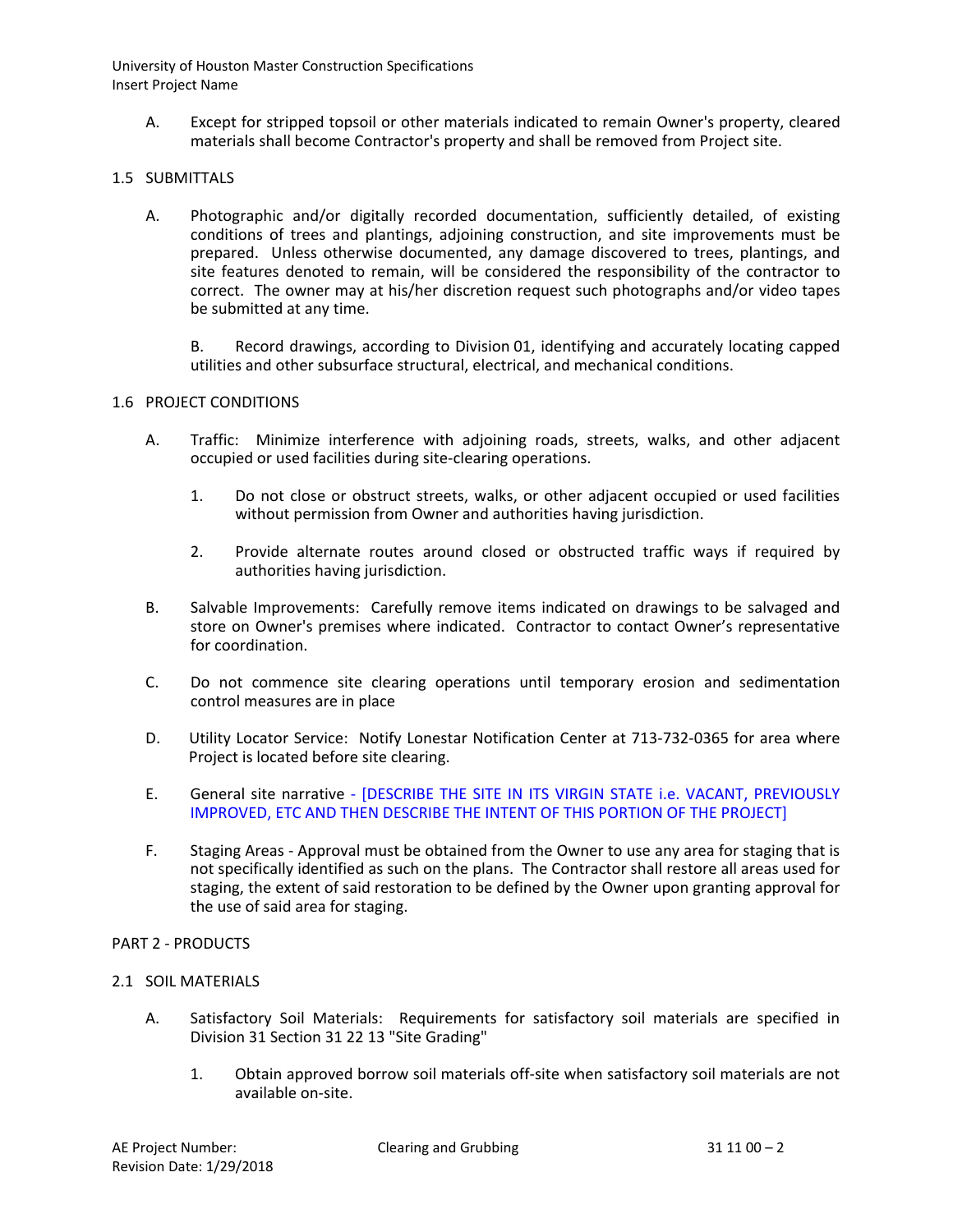### PART 3 - EXECUTION

### 3.1 PREPARATION

- A. Protect and maintain benchmarks and survey control points from disturbance during construction.
- B. Protect existing site improvements to remain from damage during construction.
	- 1. Restore damaged improvements to their original condition, as acceptable to Owner.
- C. Locate and clearly flag trees and vegetation to remain or to be relocated
- D. Control dust and noise, perform work in accordance with requirement of authorities having jurisdiction. No explosives are permitted. No on-site burning is permitted. [COORD LAST TWO SENTENCES WITH THE PROJECT PARAMETERS]

### 3.2 TEMPORARY EROSION AND SEDIMENTATION CONTROL

- A. Provide temporary erosion and sedimentation control measures per Section 31 25 13 "Erosion and Sedimentation Controls".
- B. Provide measures according to a sediment and erosion control plan, specific to the site, which complies with EPA 832/R-92-005 or requirements of authorities having jurisdiction, whichever is more stringent.
- C. Inspect, repair, and maintain erosion and sedimentation control measures during construction until permanent vegetation has been established.
- D. Remove erosion and sedimentation controls and restore and stabilize areas disturbed during removal
- 3.3 TREE PROTECTION (NOT USED)

### 3.4 UTILITIES

- A. Locate, identify, disconnect, and seal or cap off utilities indicated to be removed
	- 1. Arrange with utility companies to shut off indicated utilities. Contractor is responsible for any service charge required for shut-off action. If other outstanding fees or billings are encountered, the Contractor shall notify the Owner's representative for direction.
- B. Known utilities are shown on drawings. If utility discovered that is not shown contact Owner's representative for direction. Do not interrupt unknown utilities serving facilities occupied by Owner or others unless permitted under the following conditions and then only after arranging to provide temporary utility services according to requirements indicated:
	- 1. Notify Owner's representative not less than two weeks in advance of proposed utility interruptions.
	- 2. Do not proceed with utility interruptions without Owner's written permission.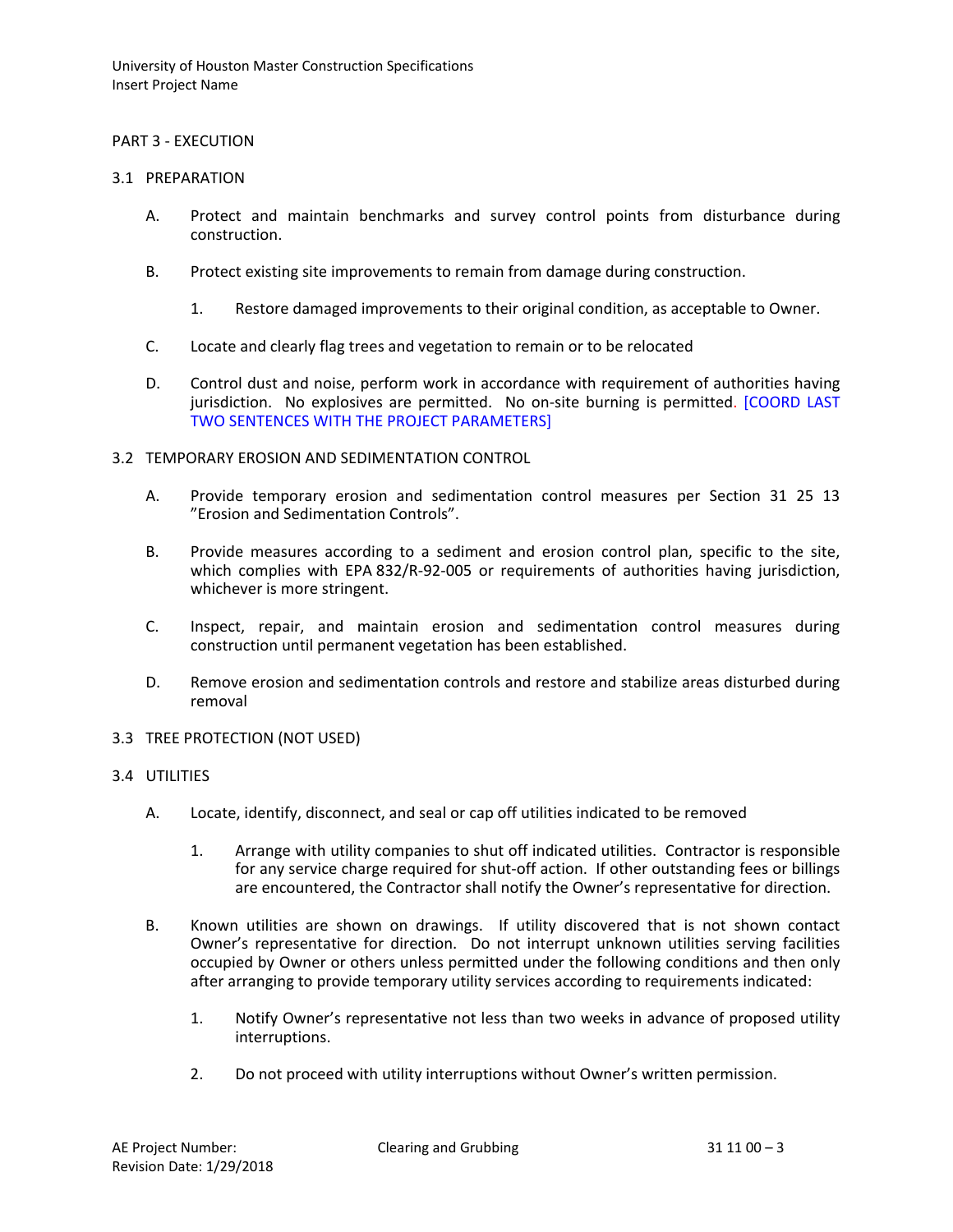### 3.5 CLEARING

- A. Construction That portion of the site required for constructing the work under these specifications shall be cleared of all vegetation, such as trees, brush, grass and weeds and all other objectionable matter to the limits as depicted in the plans. Stumps and roots shall be completely removed.
- B. Fill depressions caused by clearing and grubbing operations with satisfactory soil material unless further excavation or earthwork is indicated.
	- 1. Place fill material in horizontal layers not exceeding a loose depth of 8 inches and compact each layer to a density equal to adjacent original ground.

### 3.6 STRIPPING

- A. Topsoil stripping:
	- 1. Remove sod and grass before stripping topsoil.
	- 2. Strip topsoil to whatever depths are encountered in a manner to prevent intermingling with underlying subsoil or other waste materials. A minimum of six (6) inches of soil shall be stripped. This must be verified with the geotechnical report provided by the owner for this project. If discrepancy, review with Owner prior to start of work.
		- a. Remove subsoil and nonsoil materials from topsoil, including trash, debris, weeds, roots, and other waste materials.
	- 3. Stockpile topsoil materials away from edge of excavations without intermixing with subsoil. Grade and shape stockpiles to drain surface water. Cover to prevent windblown dust.
		- a. Limit height of topsoil stockpiles to 72 inches. [COORD THIS WITH THE OWNER, CONTRACTOR, AND PROJECT CONDITIONS TO ENSURE THAT THIS HEIGHT IS APPROPRIATE]
		- b. Do not stockpile topsoil within tree protection zones.
		- c. Stockpile surplus topsoil to allow for re-spreading deeper topsoil.
		- 4. Strip man-made fills under structures and pavements to minimum 12" below the ground surface and dispose of all waste materials.
- B. At all times during clearing and stripping operations the area shall be kept in a manner to prevent ponding. Refer to Section 31 25 13 "Erosion and Sedimentation Control."

### 3.7 SITE IMPROVEMENTS

- A. Remove existing above- and below-grade improvements as indicated and as necessary to facilitate new construction.
- B. Remove slabs, paving, curbs, gutters, and aggregate base as indicated.